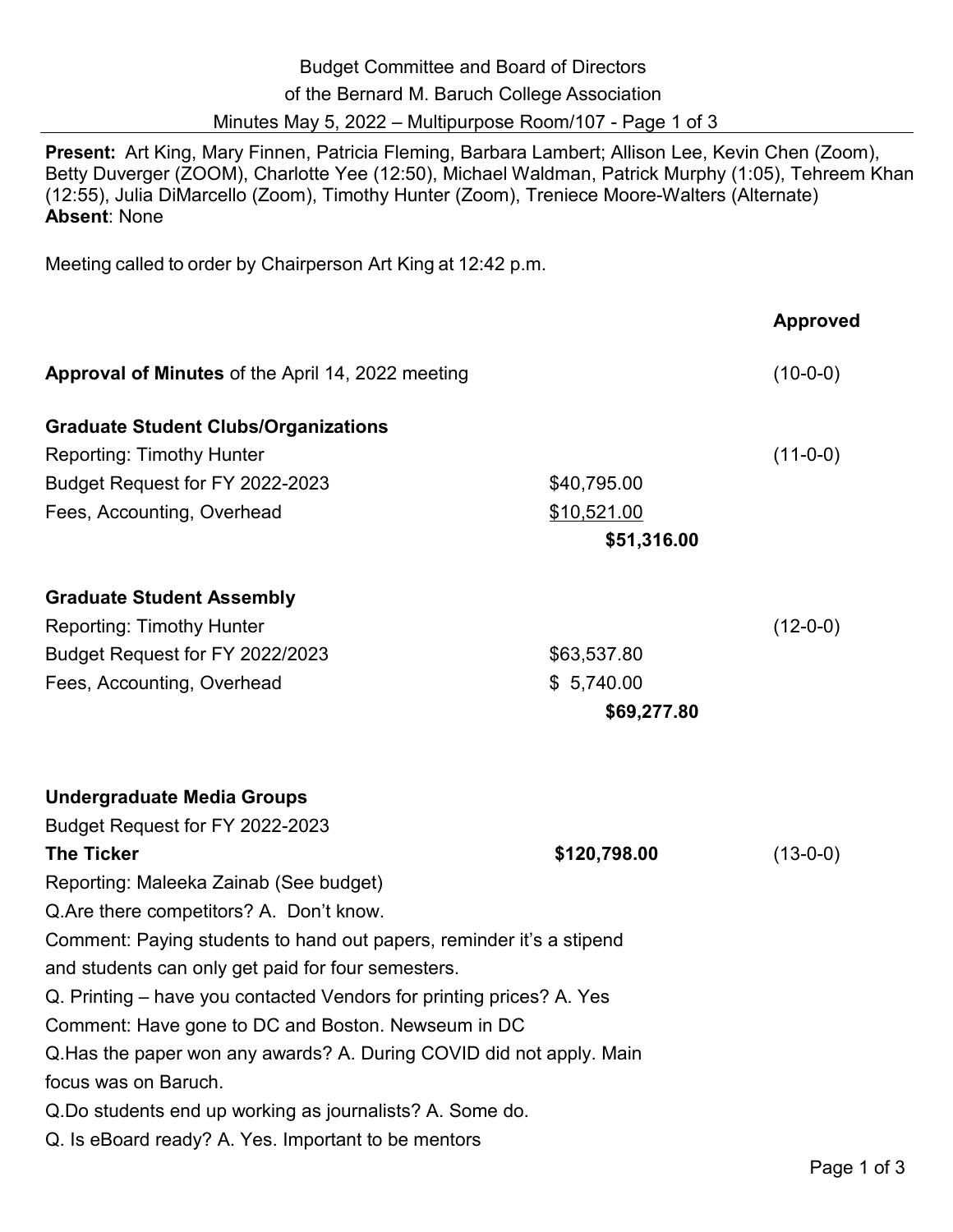| <b>WBMB</b>                                                                | \$101,748.00 | $(13-0-0)$ |  |  |
|----------------------------------------------------------------------------|--------------|------------|--|--|
| Reporting: Chris Clarke and Patrick Casimir (See budget)                   |              |            |  |  |
| Will purchase new equipment and have events.                               |              |            |  |  |
| Q. How many events for 2023? A. 3-4                                        |              |            |  |  |
|                                                                            |              |            |  |  |
| <b>Encounters</b>                                                          | \$43,346.90  | $(13-0-0)$ |  |  |
| Reporting: Karina Aslanyan and Tahsin Shadat (See budget)                  |              |            |  |  |
| Q. How do you measure success? A. Biggest measure of success is based on   |              |            |  |  |
| The number of submissions.                                                 |              |            |  |  |
| Comment: Encounters has increased production during COVID                  |              |            |  |  |
| Q. Are you building your social media presence? Yes                        |              |            |  |  |
|                                                                            |              |            |  |  |
|                                                                            |              |            |  |  |
| Lexicon                                                                    | \$63,648.00  | $(13-0-0)$ |  |  |
| Reporting: Zarin Tasmin and Rafael Soto (See budget)                       |              |            |  |  |
| Q. Is software cost too low? A. Canvas is \$100 for the entire semester.   |              |            |  |  |
| Hoping Baruch will return Adobe licenses.                                  |              |            |  |  |
| Q. Are you thinking of retreats in the future? A. Most content for Lexicon |              |            |  |  |
| is within Baruch, don't do retreats.                                       |              |            |  |  |
| Q. How do you measure success? A. Number of yearbooks sold; How            |              |            |  |  |
| many members they recruit to join Lexicon (more this year); Instagram      |              |            |  |  |
| followers increased to 300; Target first year students.                    |              |            |  |  |
| Comment: during the pandemic Lexicon really showed up, met the students    |              |            |  |  |
| where they were. Actively engaged.                                         |              |            |  |  |
|                                                                            |              |            |  |  |
| <b>Ticker - Late Payment</b>                                               | \$29.00      | $(13-0-0)$ |  |  |
| Reporting: Maleeka Zainab                                                  |              |            |  |  |

Subscription to AP Stylebook was paid by a student. This is a reimbursement.